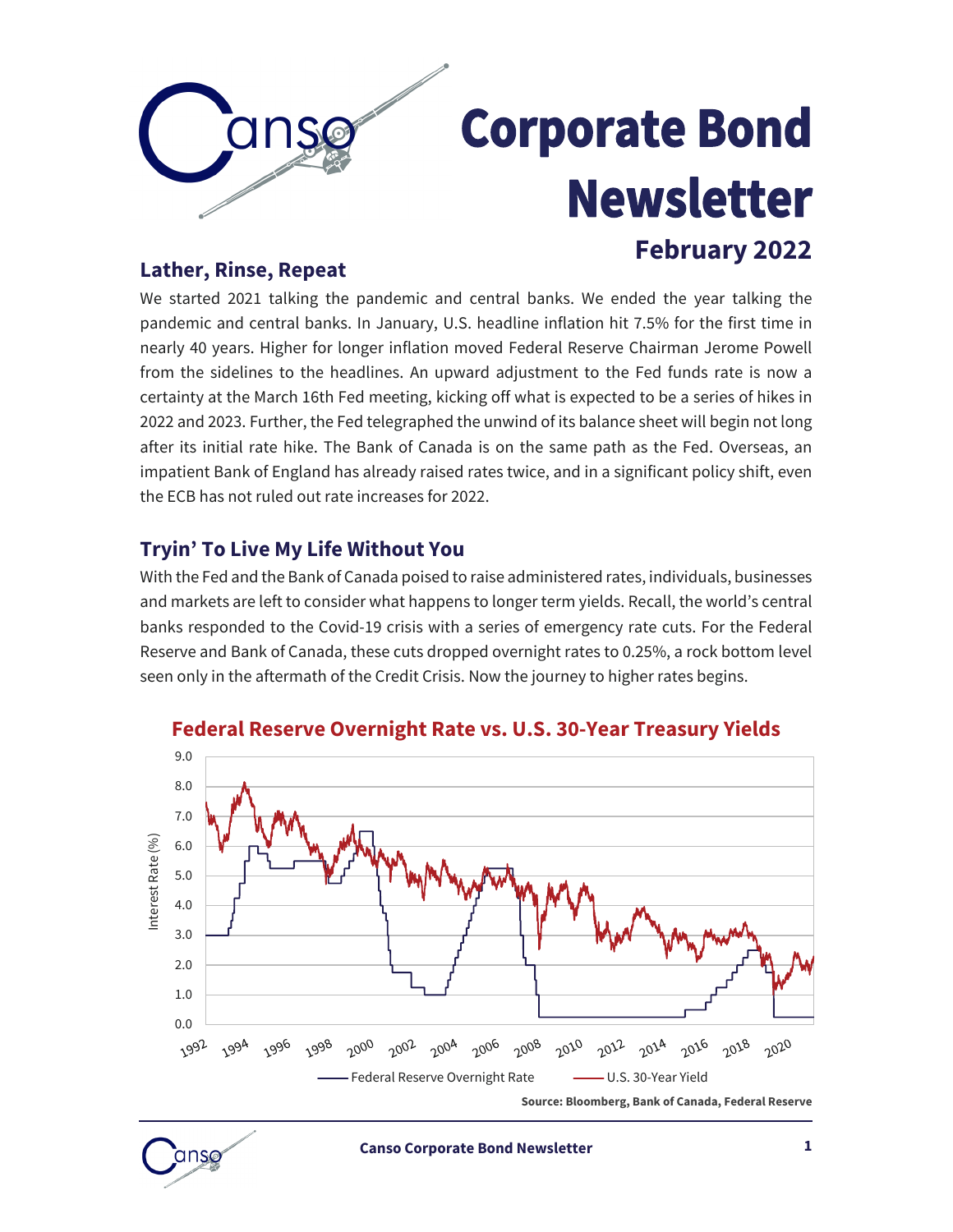The chart above plots the Federal Reserve funds rate versus 30-year U.S. Treasury yields covering four tightening cycles dating back to 1992. At the end of the 1995 and 2000 cycles, 30 year U.S. Treasuries closed 1.38% and 0.15% higher than yields the day the tightening cycle began (the "going-in yield"). In the last two cycles, ending in 2006 and 2018, long yields finished 0.04% and 0.02% lower than the going-in yield. Over the span of the 2006 and 2018 tightening cycles, 30-year yields averaged 0.54% and 0.14% lower than the going-in yield.



**BoC Overnight Rate vs. Canada 30-Year Government Bond Yields**

The chart above plots the Bank of Canada overnight rate versus 30-year government bond yields covering eight tightening cycles dating back to 1992. In all but the first and last cycle, on the date of the final tightening, Government of Canada 30-year bonds closed at lower yields than the going-in yield. During those six cycles in between, 30-year yields also averaged lower than the going- in yield. In the last cycle, ending in 2018, long yields finished 0.24% higher than the going-in yield and averaged 0.11% higher over the cycle.

History shows once tightening cycles begin, the largest yield moves occur in the shorter end of the curve with the most modest moves in the long end.

#### **Message In a Bottle**

There are plenty of reasons longer yields should be substantially higher than they are now. First, at 7.5%, U.S. inflation remains well above the Fed's 2% long-term target and will likely remain elevated for some time. Second, if inflation returns to the 2% target with long yields just above 2% currently, real yields will approximate zero providing no return for investors, not an attractive investment proposition. Third, deficit spending and the end of central bank



**Source: Bloomberg, Bank of Canada, Federal Reserve**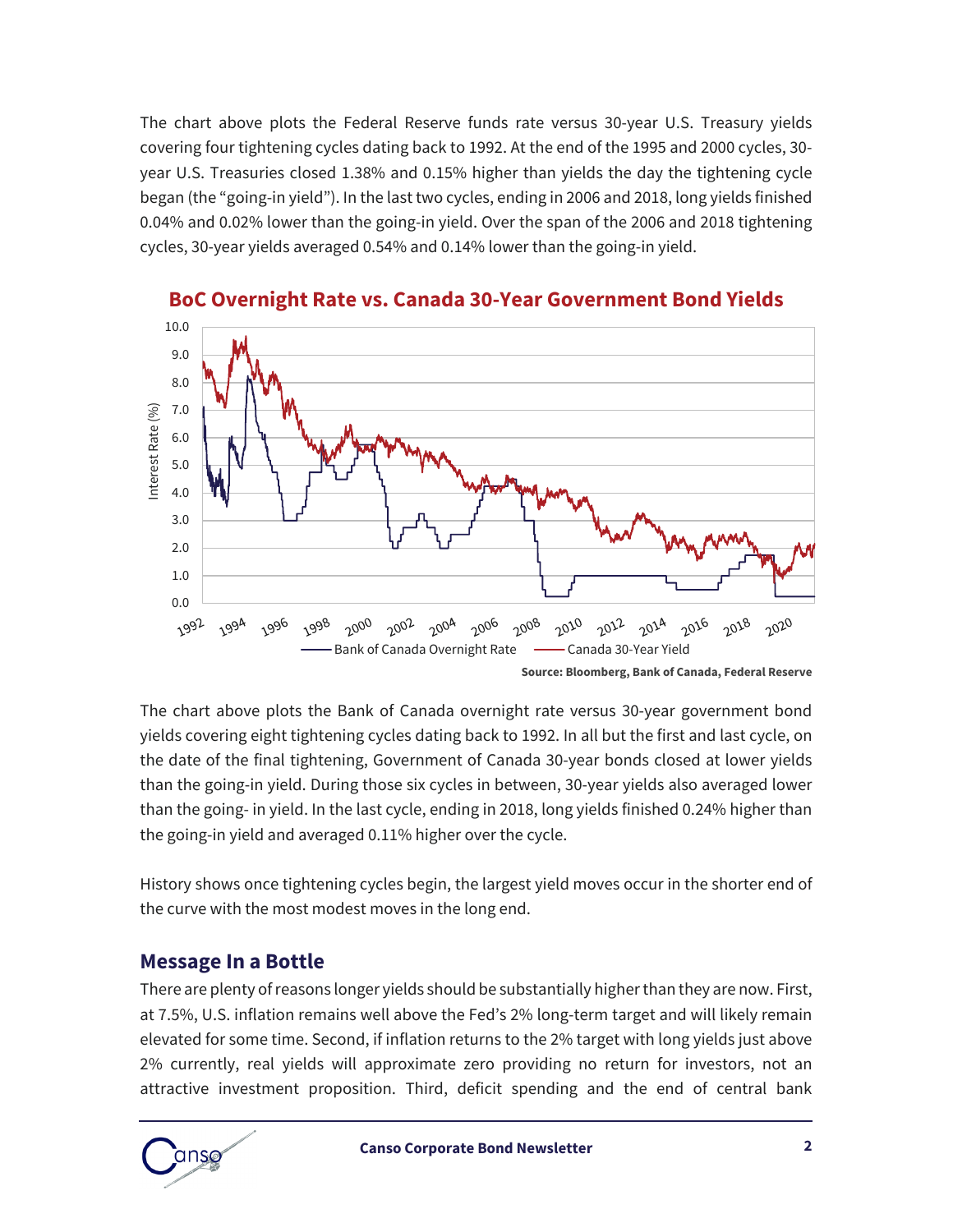quantitative easing requires the market to fund the entirety of still substantial government deficits. This funding pressure could put upward pressure on yields. Finally, investors, particularly retail investors, are rightly cautious over owning longer duration assets. The U.S.\$9.5 billion influx into floating rate, leveraged loan funds in January 2022 is evidence of this caution.

Offsetting the catalysts for higher yields are several factors. First, central banks' mandate requires them to attempt to bring inflation back to the 2% target and they may overcompensate by raising rates too quickly and too high in their attempts to do so. Second, long bond yields have been low for an extended period. 30-year bond yields in the U.S. and Canada averaged 2.72% and 2.16% respectively over the last 10 years. The market is more used to lower bond yields than it gives itself credit for. Third, in anticipation of central bank rate hikes, bond yields have already moved higher. Since the end of 2020, yields are 67bps and 99bps higher in the U.S. and Canada respectively. Finally, the demand for long duration fixed income assets from pension plans and insurance companies may compensate, or at least temper, the absence of central bank and retail investor buying of duration products.

Given the risk of owning longer duration assets in a rising rate environment, it takes a strong stomach to bet the market has "priced" in central bank tightening. We will continue to buy long duration corporates when we feel the potential for spread compression can offset potentially higher benchmark yields.

#### **Go Big Or Go Home**

Elsewhere in the world, Apple recently recorded two milestones. First, Moody's upgraded the company's senior debt to Aaa, a corporate rarity. Then early in 2022, Apple's market capitalization surpassed \$3 trillion, the first company ever to reach that valuation.

On the other end of the valuation spectrum, real estate behemoth Evergrande continued to stumble through what is likely to be a protracted debt restructuring. Offshore creditors, including distressed debt specialist Oaktree Capital, are attempting to wrestle value from the remnants of one of China's largest property developers, Chinese domestic creditors and possibly the Chinese government itself. The markets will learn firsthand the state of China's capital markets and if its legal system protects lender rights, including those of foreign creditors.

#### **Long-Term Beats Short-Term (Temporarily)**

For the quarter ended December 31st, higher quality bonds in Canada outpaced lower quality. The government bond heavy, longer duration, Broad Index returned 1.7%, versus the Investment Grade Corporate Index return of 1.3%. Strong absolute and relative performance

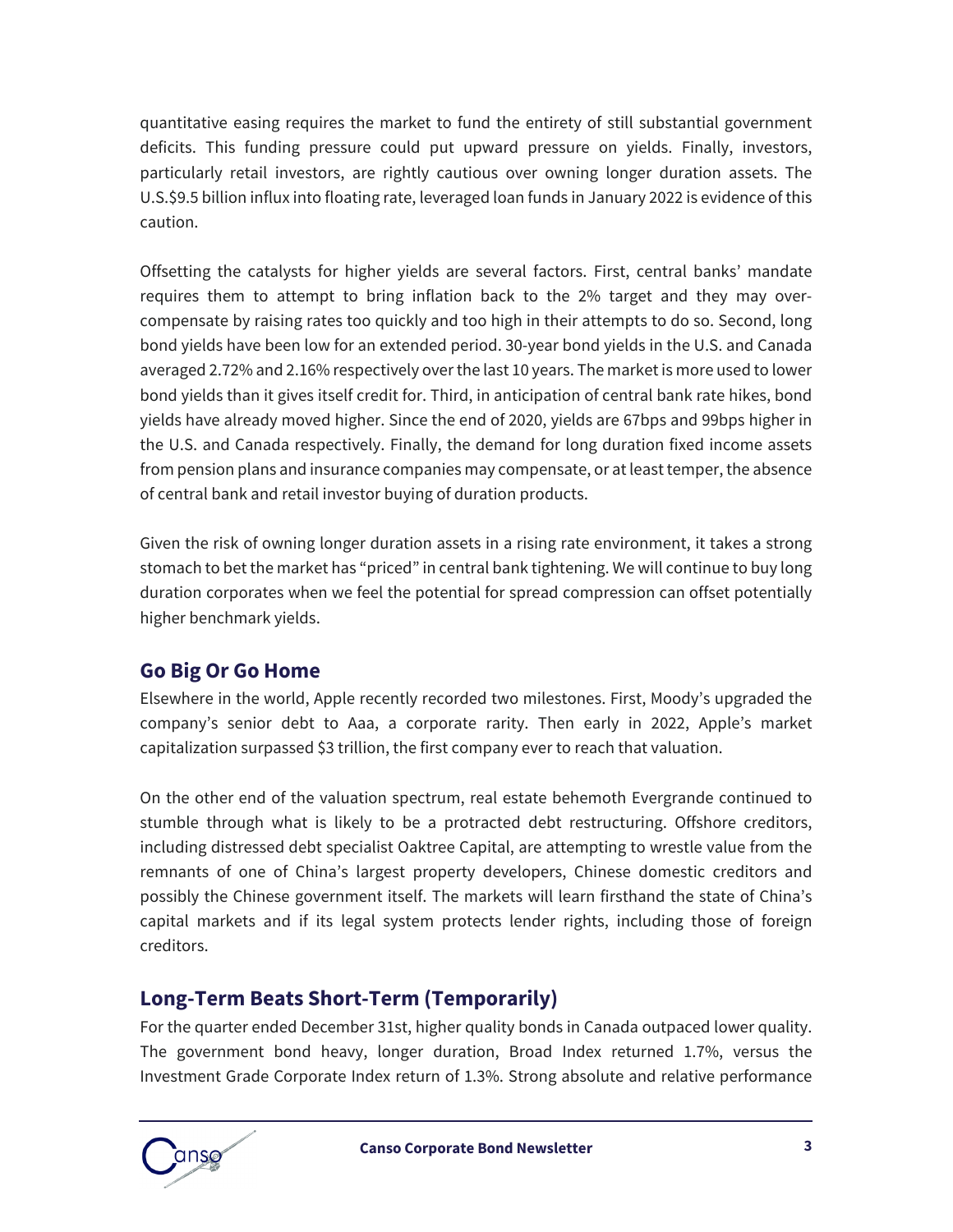occurred despite higher short term government bond yields on the back of hawkish sentiment from central banks. The graph below illustrates the movement of the 2-year government bond yield in both Canada and the U.S. over the course of 2021. The shaded area highlights a spike of over 40 basis points in both Canada and the U.S. during the final quarter of the year. The trend higher has continued in 2022 with short term yields continuing to climb moving 56bps higher in Canada and 85bps in the U.S.



#### **Canada and U.S. 2-Year Government Bond Yields**

Returns driven by the move lower in the long end of the yield curve overwhelmed the impact of higher short-term yields. The graph below plots Canadian and U.S. 30-year government bond yields. The emergence of the Omicron variant at the end of November drove a rally in long-term government bonds as markets temporarily ignored high inflation and looming tighter monetary policy. Yields fell 31 basis points in Canada in the quarter, driving a 4.2% return for long corporate bonds. The reprieve did not last long, as the long end of the yield curve has continued its path higher thus far in 2022, quickly erasing the fall into the end of 2021.

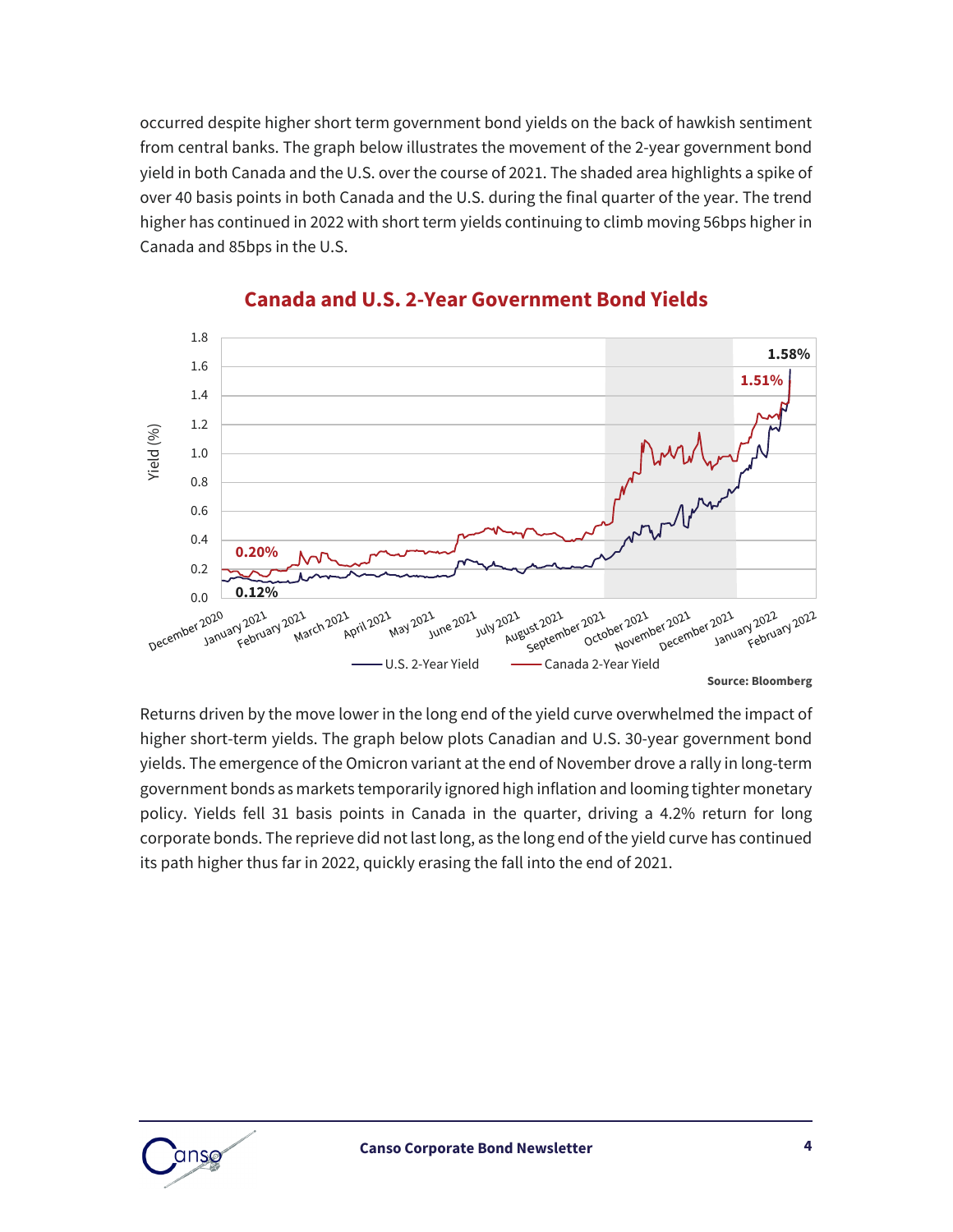2.6 2.4 **2.32%** 2.2 2.0 **1.65%** Yield (%) **2.19%** 1.8 1.6 1.4 1.2 **1.21%** 1.0 In 2021<br>February 2021 www.authorizouter.html<br>U.S. 30-Year Yield Canada 30-Year Year Year January 2021<br>U.S. 30-Year Yield — Canada 30-Year Yield 2021<br>October 2021 2021<br>January 2022<br>Februa Ary 2022<br>February 2022 021 2021 21 une 2021 21 April 2021 1<br>May 2021 1 July 2021 021<br>August 2021 **Source: Bloomberg**

#### **Canada and U.S. 30-Year Government Bond Yields**

#### **Train In Vain**

Per the graph below, the -1.3% return for the ICE BofA Canada Investment Grade Corporate Index in 2021 marks the worst for a calendar year since the inception of the index. On November 23rd, the year-to-date return of the Index stood at -3.7%. If not for the rally in long government bond yields to end the year, the result would have been a lot worse.



#### **Canada Investment Grade Annual Calendar Year Returns**

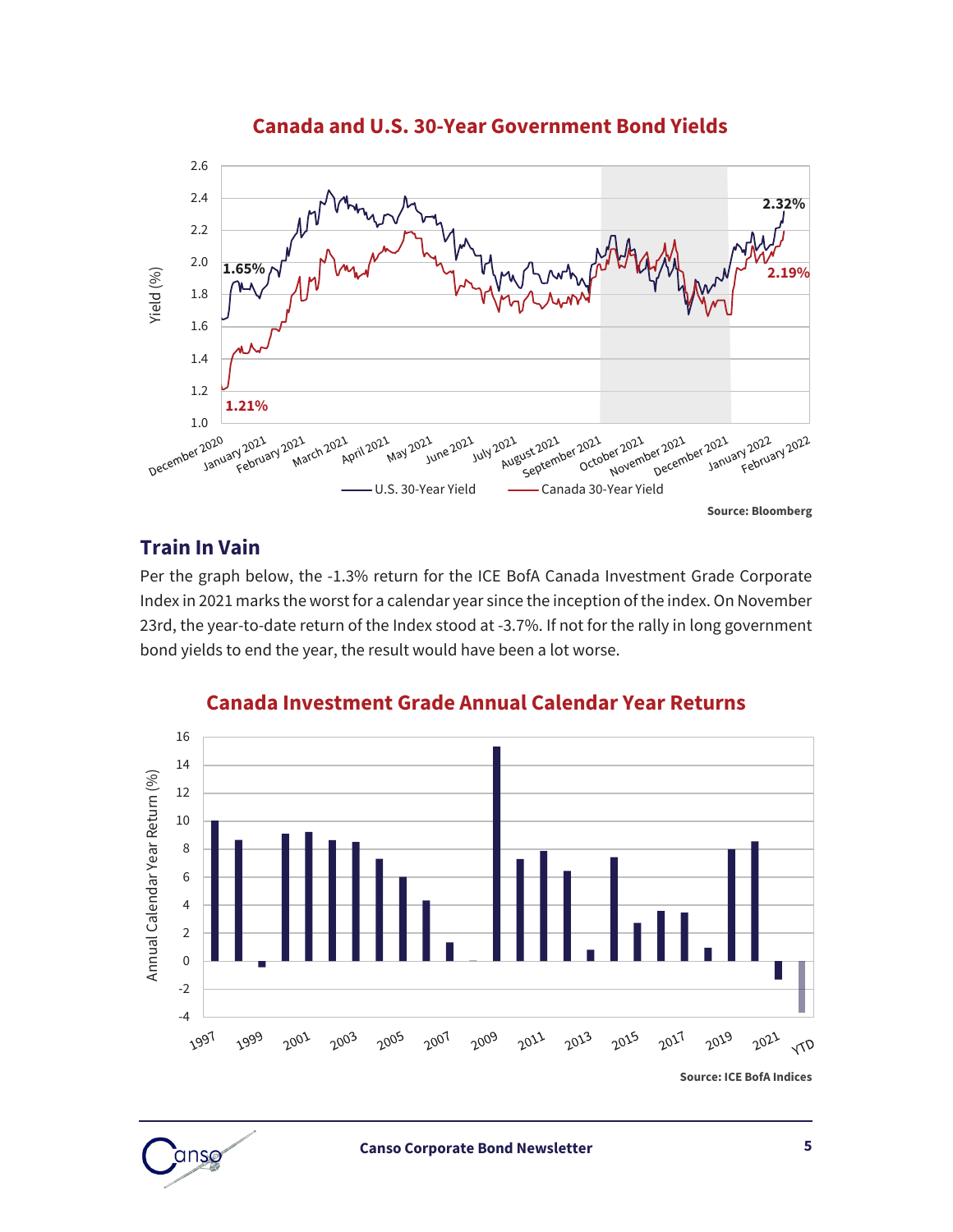In January 2022, the Canadian corporate index gave back fourth quarter gains and then some. The surge in government bond yields, combined with modestly wider credit spreads, translated to a -2.4% return. Only March 2020's -6.2% and September 2008's -3.0% returns, both driven by significant sells-offs in credit, outpaced January's drawdown. Year to date, as of publishing, the Canadian corporate index is now down -3.7%. We expect the key driver of investment grade corporate returns to continue to come from movements in underlying government bond yields.

#### **Steady As She Goes**

For much of the year, spreads in investment grade were steady, impervious to headlines driving volatility across equity markets. The fall in government bond yields precipitated by Omicron contributed to investment grade spreads moving slightly wider. Focusing on more recent experience, the graph below illustrates widening credit spreads in both the Canadian and U.S. investment grade markets. Despite this move, spreads are only modestly wider than where they began 2021.



**Canada and U.S. Investment Grade Credit Spreads**

#### **Holiday Cheer**

Volatility returned to the U.S. high yield market in the fourth quarter. As the graph below shows, spreads gapped wider in the latter part of November, driven by the spread of Omicron and exacerbated by thin trading around the U.S. Thanksgiving Holiday. In early December, high yield

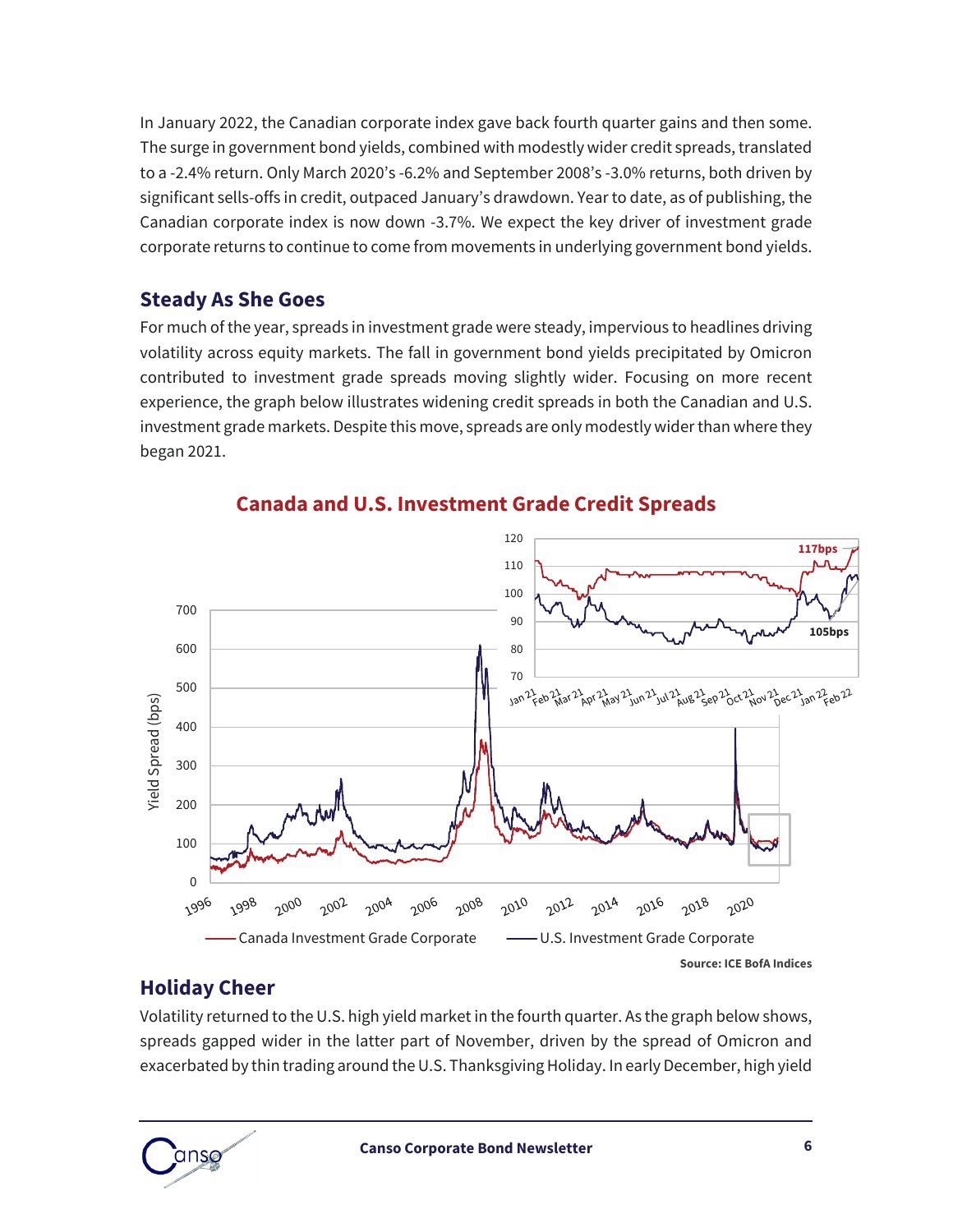spreads rallied with other risk markets to finish the quarter unchanged. In January, market uncertainty drove spreads 60 basis point higher.



#### **U.S. High Yield Credit Spreads in 2021/2022**

#### **Paradise by the Dashboard Light**

The 5.4% return of the ICE BofA U.S. High Yield Index was top of class in the credit markets in 2021. Investors reaching for yield in the most speculative credits reaped the greatest reward. CCC's returned 10.4%, compared to 4.9% for single-B and 4.5% for BB rated segments. The euphoria didn't last long as the High Yield Index returned -2.75% in January 2022.

#### **Extreme Couponing**

Current high yield valuations offer limited upside relative to the credit risk assumed. At February 10th, the spread of the ICE BofA U.S. High Yield Index measured 366 basis points as shown by the dashed line in the graph below. Despite the pullback in spreads in early 2022, the historical perspective suggests little room for further tightening exists. Although spreads can stay tight for extended periods, chasing higher yields in expensive markets eventually invites disaster.

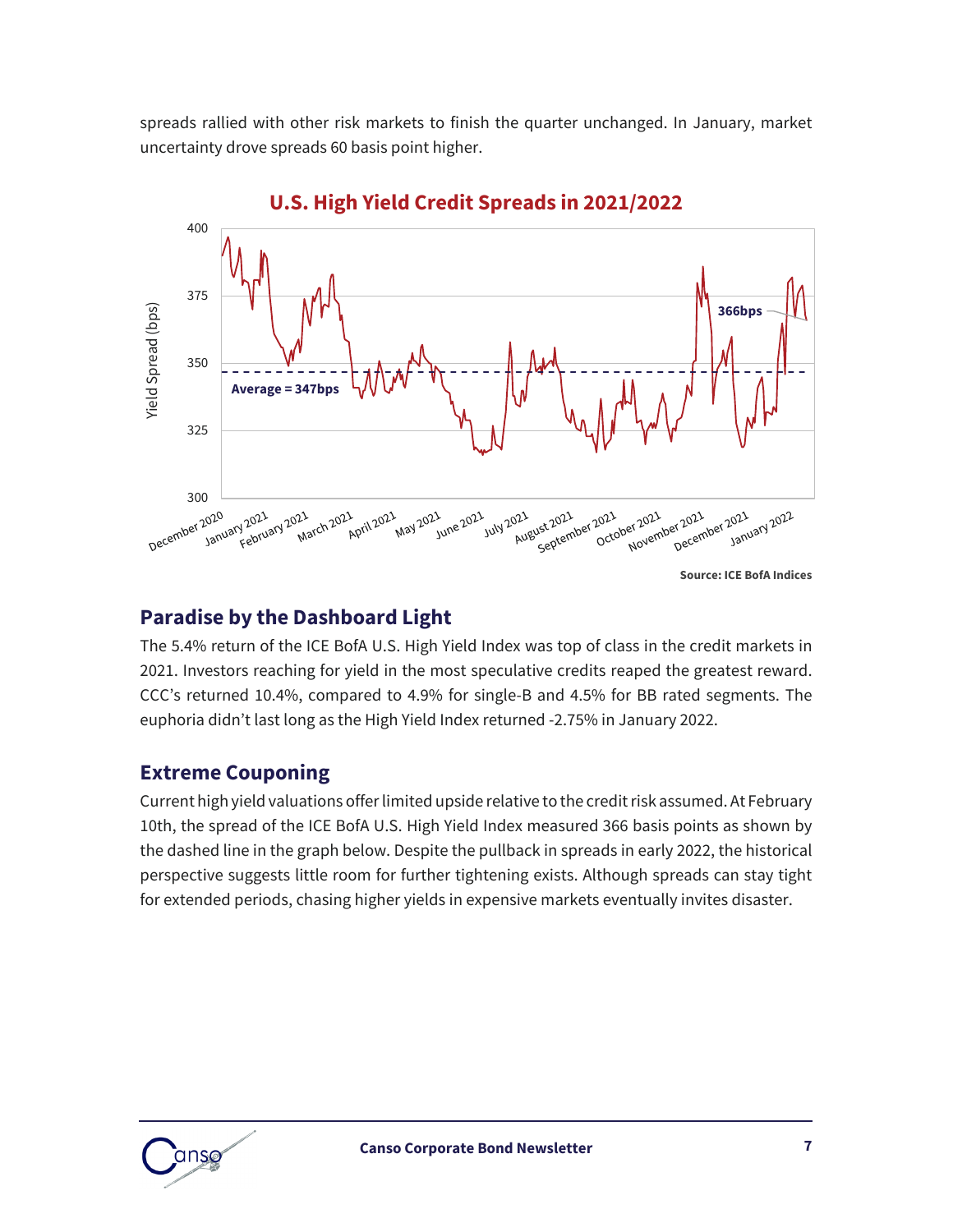#### **U.S. High Yield Credit Spreads**



#### **Foolin' Yourself**

Low default rates often lead to reckless risk taking by investors. The graph below overlays the ICE BofA High Yield Index spreads with default rates on speculative grade credit as reported by Standard & Poor's. Substantial spread widening and years of elevated defaults often follow periods of market euphoria. The lesson, investors can stay out of trouble by avoiding high yield during periods of low defaults. 2021's 1.36% default rate is the second lowest on record, and while periods of tight spreads and low defaults may endure for some time, we believe there is better risk-adjusted value to be found in higher quality credit.

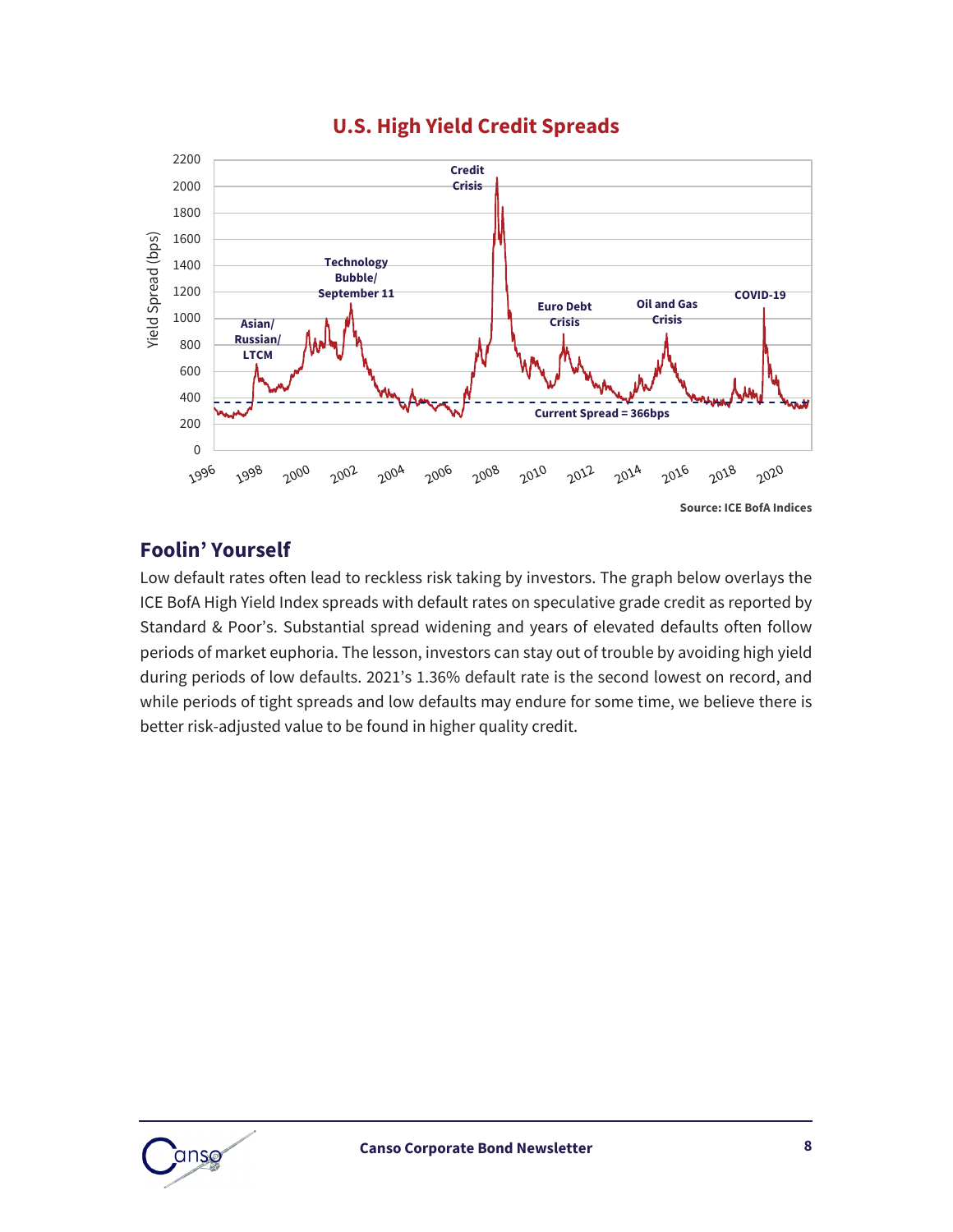

#### **U.S. High Yield Credit Spread & Speculative Grade Default Rate**

#### **Act Naturally**

Add AMC Entertainment Holdings, Inc. to the long list of pandemic-stricken issuers to refinance higher coupon debt issued in the earliest days of the pandemic. On February 2nd, AMC priced \$950 million 7.50% first lien senior secured notes due 2029. The company intends to use proceeds from the offering to redeem \$500 million of 10.50% coupon notes due 2025, \$300 million 10.5% coupon notes due 2026 and \$73.5 million 15%/17% Cash/PIK Toggle Notes due 2026. The offering is expected to close February 14th, Valentine's Day. Including the AMC deal, a substantial amount of debt issued in the early days of the pandemic with higher than current market coupons has been refinanced at much lower absolute yields.

#### **Greased Lightning**

J.P. Morgan reported U.S.\$9.5 billion of inflows into leveraged loan funds year to date. Investors concerned about rising interest rates are looking to these funds as a hedge with the added benefit of higher relative yields and first lien priority if something goes wrong. So far in 2022, investors have been rewarded with positive returns versus the negative returns of the broader fixed income markets including high yield. We caution investors to consider the credit and liquidity risks inherent in leveraged loans and leveraged loan backed products.

First, leveraged loan issuers represent the most speculative elements in the credit markets and carry non-investment grade ratings. Second, contractual protections meant to protect lenders have been watered down or eliminated in recent years. As defaults rise, recoveries to creditors are likely to be well below historic averages, negatively impacting the returns to leveraged loan

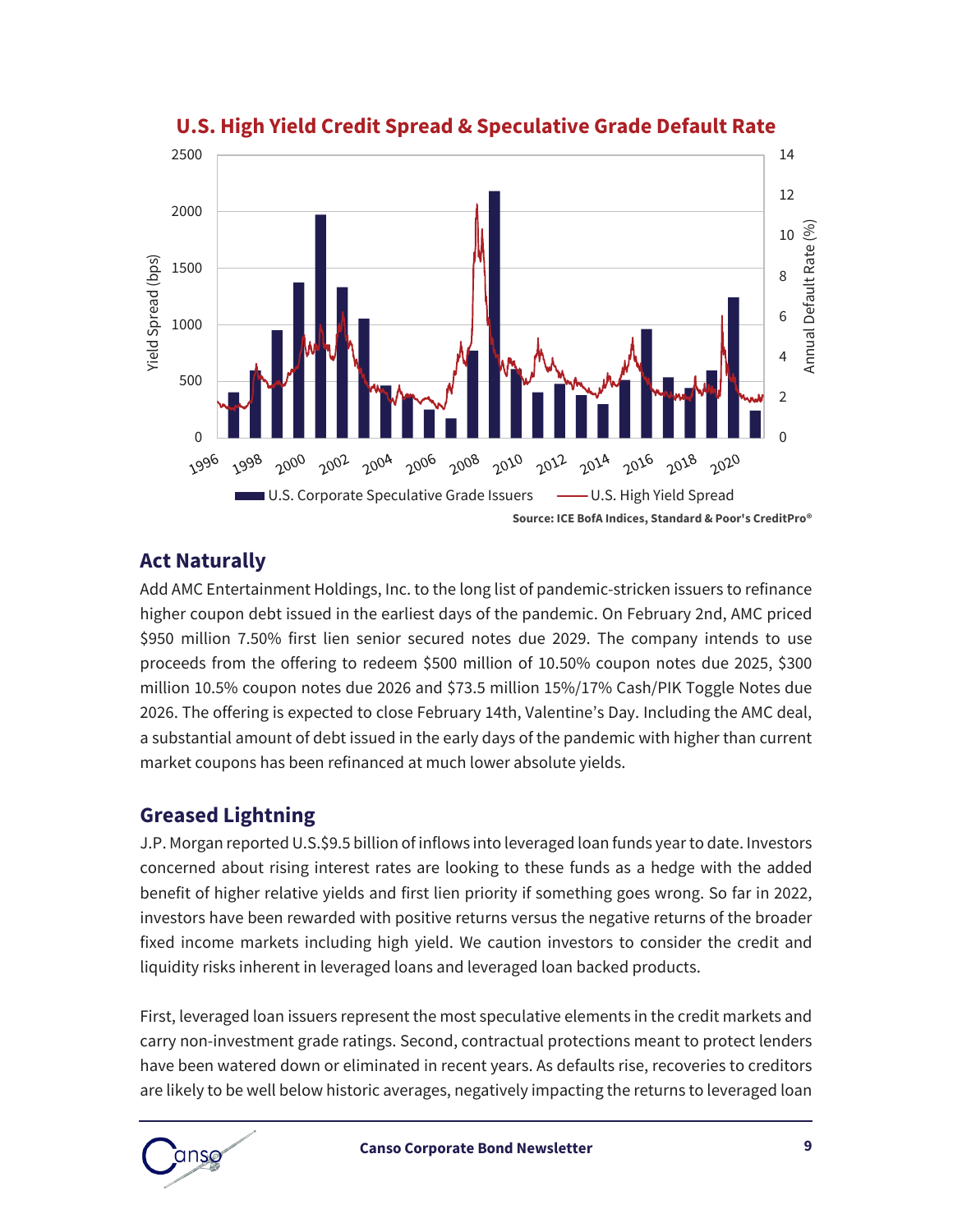holders. According to J.P. Morgan, recoveries on 1st lien loans over the last twelve months measured \$51.82, well below the \$64.81 23-year average recovery. Third, loans are typically callable at par after very short periods of call protection limiting capital appreciation potential. Finally, trades meant to settle in 7 business days routinely stay outstanding for months. This creates a liquidity mismatch for funds offering investors daily liquidity. This mismatch can be acute in periods of market distress.

Based on the momentum in the leveraged loan markets, we expect we will comment on this segment of the credit markets in future newsletters.

#### **Night Moves**

Accommodative monetary policies, aggressive fiscal strategies and pent-up consumer demand all support improving corporate cash flows. Higher administered rates and reduced fiscal stimulus in 2022 will only slow, not reverse, improving credit quality in the aggregate. We expect credit rating upgrades to exceed downgrades. We expect defaults to stay low. We expect many investors flush with cash to continue their reach for yield.

Credit spreads can stay below long-term averages for extended periods. Interest rates move higher in fits and starts. Against a backdrop of substantial risk, we are migrating portfolios to higher credit quality. We are happy to be conservatively positioned – higher in credit quality, shorter in duration – while we wait for the next opportunity.

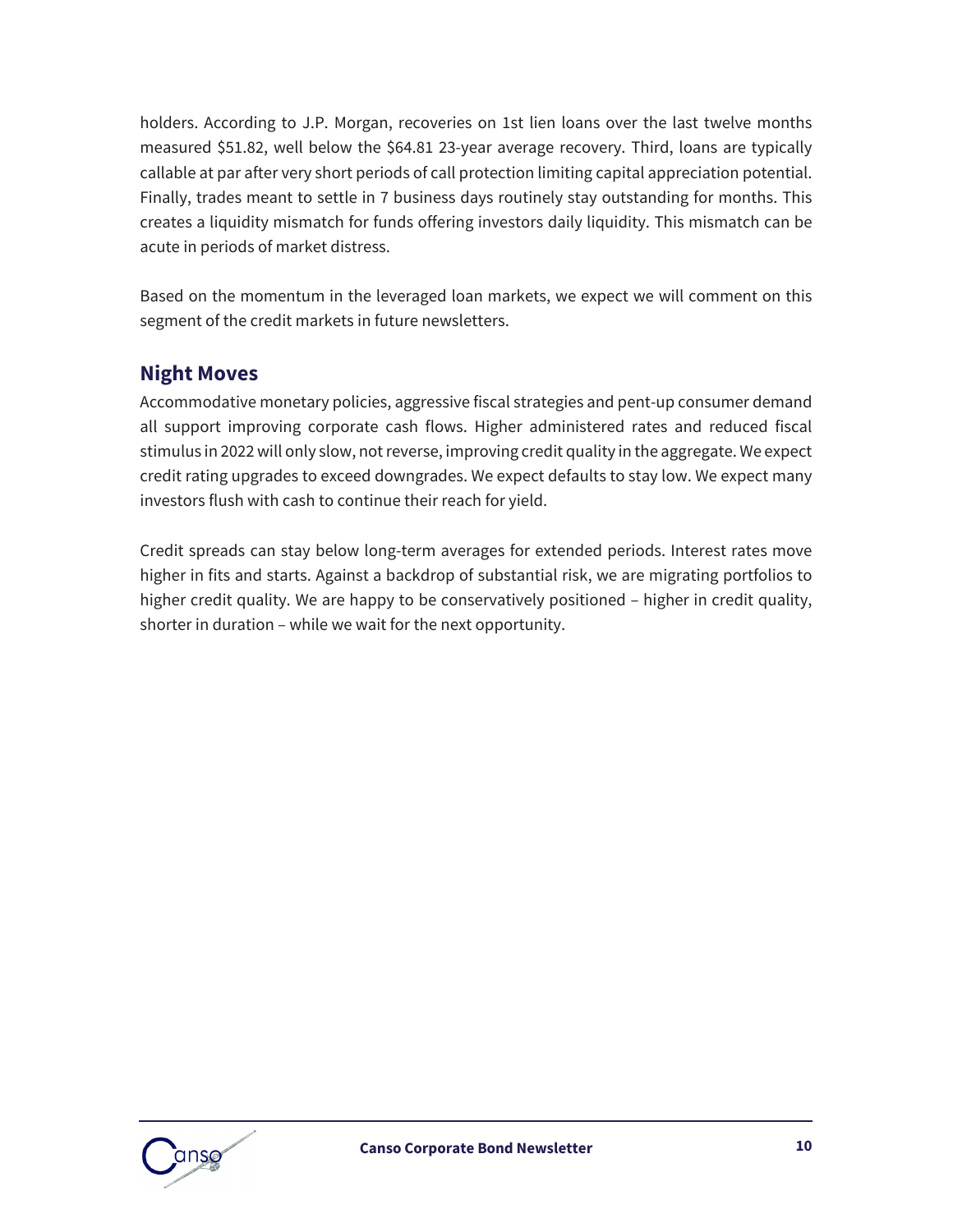# **February** 2022 **Corporate Bond Newsletter**

### **Contact Information**

#### **Patrick McCalmont Brian Carney**

**Portfolio Manager Portfolio Manager** [pmccalmont@cansofunds.com](mailto:pmccalmont@cansofunds.com) bcarney@cansofunds.com (905) 881-8853 (905) 881-8853

#### **Richard Usher-Jones Tim Hicks**

**Portfolio Manager Portfolio Manager** [rusherjones@cansofunds.com](mailto:rusherjones@cansofunds.com) thicks@cansofunds.com (905) 881-8853 (905) 881-8853

As always, we appreciate your interest in and support of Canso.

Sign up to LinkedIn and Twitter to stay on top of Canso's latest market comments.

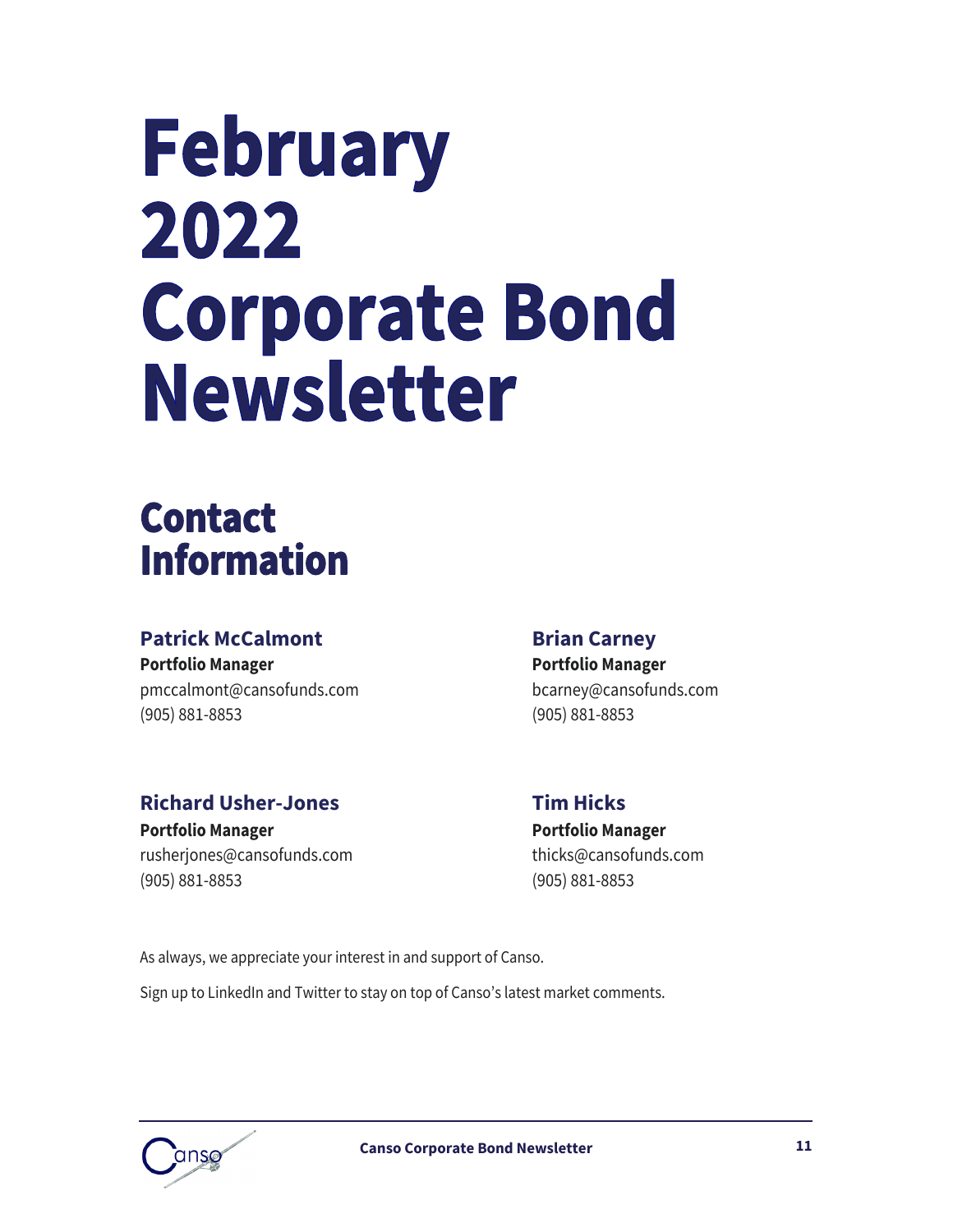This publication has been prepared by Canso Investment Counsel Ltd. and has been prepared solely for information purposes. Information in this publication is not intended to constitute legal, tax, securities or investment advice and is made available on an "as is" basis. Information in this presentation is subject to change without notice. Canso Investment Counsel Ltd. does not assume any duty to update any information herein.

Certain information in this publication has been derived or obtained from sources believed to be trustworthy and/or reliable. Canso Investment Counsel Ltd. does not assume responsibility for the accuracy, currency, reliability or correctness of any such information.

This document may contain forward-looking statements. Statements concerning a fund's or entity's objectives, goals, strategies, intentions, plans, beliefs, expectations and estimates, and the business, operations, financial performance and condition are forward-looking statements. The words "believe", "expect", "anticipate", "estimate", "intend", "aims", "may", "will", "would" and similar expressions and the negative of such expressions are intended to identify forward-looking statements, although not all forward-looking statements contain these identifying words. These forward- looking statements are subject to various risks and uncertainties that could cause actual results to differ materially from current expectations. Viewers are cautioned not to place undue reliance on these forward-looking statements. While Canso Investment Counsel Ltd. consider these risks and uncertainties to be reasonable based on information currently available, they may prove to be incorrect.

Source: Bloomberg Index Services Limited. BLOOMBERG® is a trademark and service mark of Bloomberg Finance L.P. and its affiliates (collectively "Bloomberg"). BARCLAYS® is a trademark and service mark of Barclays Bank Plc (collectively with its affiliates, "Barclays"), used under license. Bloomberg or Bloomberg's licensors, including Barclays, own all proprietary rights in the Bloomberg Barclays Indices. Neither Bloomberg nor Barclays approves or endorses this material, or guarantees the accuracy or completeness of any information herein, or makes any warranty, express or implied, as to the results to be obtained therefrom and, to the maximum extent allowed by law, neither shall have any liability or responsibility for injury or damages arising in connection therewith.

Any unauthorized use or disclosure is prohibited. Nothing herein should in any way be deemed to alter the legal rights and obligations contained in agreements between any ICE Data Services entity ("ICE") and their clients relating to any of the Indices or products or services described herein. The information provided by ICE and contained herein is subject to change without notice and does not constitute any form of representation or undertaking. ICE and its affiliates make no warranties whatsoever either express or implied as to merchantability fitness for a particular purpose or any other matter in connection with the information provided. Without limiting the foregoing ICE and its affiliates makes no representation or warranty that any information provided hereunder are complete or free from errors omissions or defects. All information provided by ICE is owned by or licensed to ICE. ICE retains exclusive ownership of the ICE Indices including the ICE BofAML Indexes and the analytics used to create this analysis ICE may in its absolute discretion and without prior notice revise or terminate the ICE information Indices and analytics at any time. The information in this analysis is for internal use only and redistribution of this information to third parties is expressly prohibited.

Neither the analysis nor the information contained therein constitutes investment advice or an offer or an invitation to make an offer to buy or sell any securities or any options futures or other derivatives related to such securities. The information and calculations contained in this analysis have been obtained from a variety of sources including those other than ICE and ICE does not guarantee their accuracy. Prior to relying on any ICE information and/or the execution of a security trade based upon such ICE information you are advised to consult with your broker or other financial representative to verify pricing information. There is no assurance that hypothetical results will be equal to actual performance under any market conditions. THE ICE INFORMATION IS PROVIDED TO THE USERS "AS IS." NEITHER ICE NOR ITS AFFILIATES NOR ANY THIRD PARTY DATA PROVIDER WILL BE LIABLE TO ANY USER OR ANYONE ELSE FOR ANY INTERRUPTION INACCURACY ERROR OR OMISSION REGARDLESS OF CAUSE IN THE ICE INFORMATION